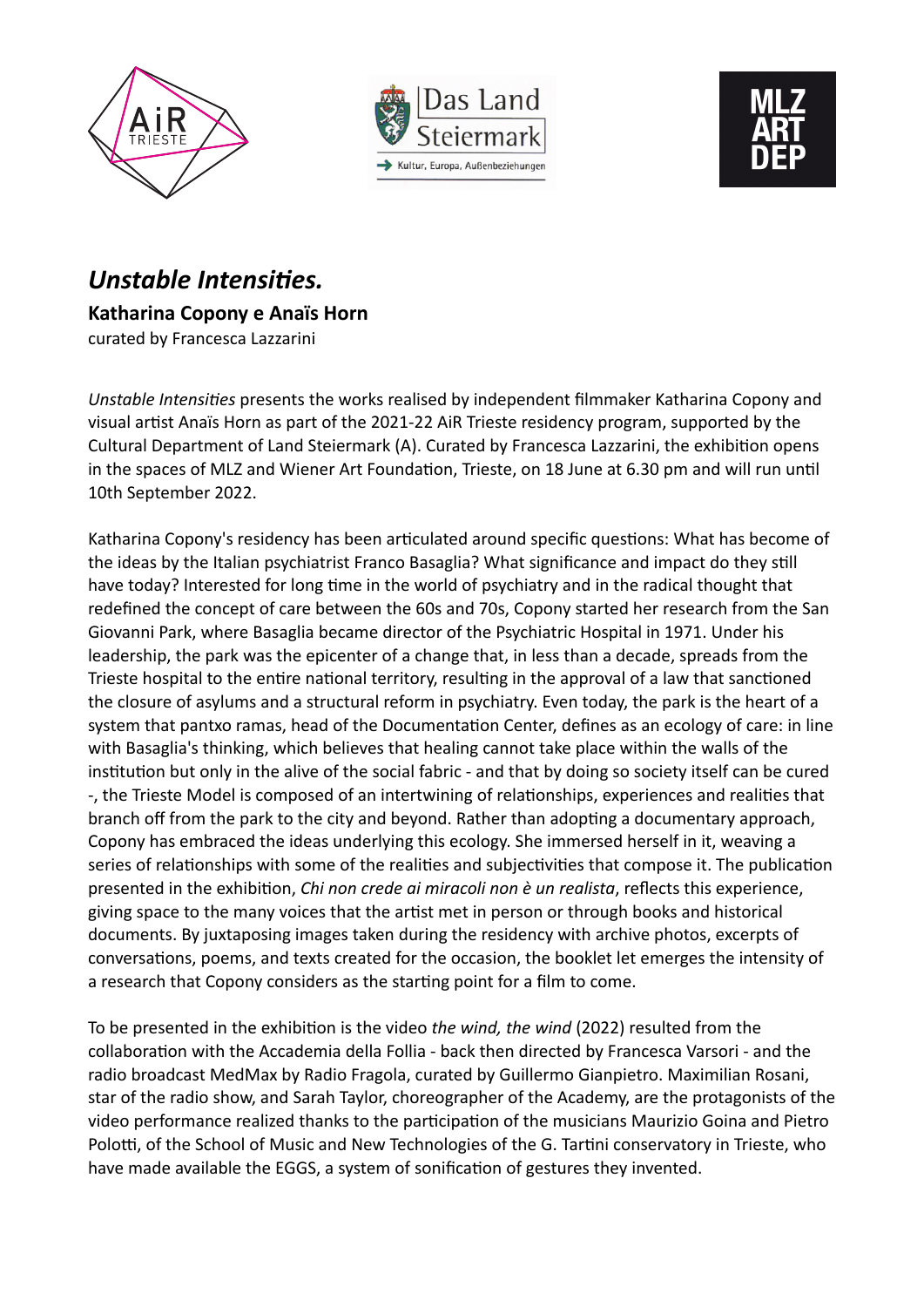Connected to the EGGS sensors, the two performers enact the interaction between the *bora*, the typical Trieste wind, and the materiality of the city - billboards, masts and boat yards, metal structures and scaffolding. By interacting, their movements give life to a changing and unpredictable rhythm, characterized by shocks, suspensions, slips, interruptions, impulses and silences, exposing the viewer to an unstable intensity, captivating and disturbing at the same time.

If the San Giovanni Park was the starting point in Katharina Copony's research, Anaïs Horn focused instead on Miramare: her work *Longing Ghosts in Deep Blue Paranoia* is dedicated to the figure of Charlotte of Belgium, who wanted, built and inhabited the castle in the most intense and complex part of her life.

The mental state of the princess - caused by the violent death of her consort Maximilian of Austria in the context of institutional conflicts in Mexico in the 1860s - and the consequent end of the couple's ambitious imperial dreams, is evoked by an installation assembling photographs, videos, drawings, found objects, an audio by composer Eliert Asmervik with texts and voice by Estelle Hoy, and a fragrance created in collaboration with perfume designer Pauline Rochas.

The charm of Miramare complex and the sad story of the princess are fundamental components of a narrative that attracts a constant flow of visitors, tourists and school groups to the city. By focusing on the moment of collapse between fantasy and reality and transforming kitsch - an aesthetic attitude affirmed, in the Habsburg context, from the second half of the 19th century from an instrument of manifestation of power to a device of unveiling, Horn's work delves into this narrative and challenge it from the inside. The mysteries hidden in the folds of the story and in the spaces in which they are usually staged - the architectures of engineer Carl Junker and the park that surrounds them - find in the soft manipulations of Horn a personal and perturbing interpretation which, by transferring them to a different but not alien context - the eclectic building by Giovanni Righetti in via Roma - restore their charm by violating the expectations of the viewer. The *hemilich*, the domestic secret, turns into its opposite: the *unheimlich*, the revealing experience of the ghost of memory. On the occasion of the exhibition, the book Anaïs Horn, *Longing Ghosts in Deep Blue Paranoia,* published by Drama Books, Paris, will be presented. The publication will includes texts by Estelle Hoy, and Francesca Lazzarini and Giulio Polita.

**Katharina Copony** is an independent filmmaker living in Berlin and Vienna. She studied visual media art at the University of Applied Arts in Vienna with Peter Weibel. With a background in video art and photography, she nowadays makes documentary films, which are presented internationally, e.g. Arsenal – Institute for Film and Media Art Berlin and the Anthology Film Archives New York as well as broadcast on television. She received prestigious awards, e.g. from Vienna International Film festival, ARTE Documentary Film Award, and Best Film in Jeonju IIFF, Korea. She was Artist-in-Residence in Moriya (JPN), Rome, London, and Sarajevo. As a script supervisor she participated in several award-winning feature films (i.a. Barbara Albert, Valeska Grisebach, Jessica Hausner). She is a lecturer at the University of the Arts in Berlin. In December 2019 the Filmarchive Austria presented a retrospective of her work.

Her filmography includes: *At the Barracks* (2019), *Moghen Paris* (2016), *Player* (2014), *Oceanul Mare* (2009), *Il Palazzo* (2006), *Kanegra* (2004) and *der wackelatlas - gathering and hunting with H.C. Artmann* (2001), in collaboration with Emily Artmann.